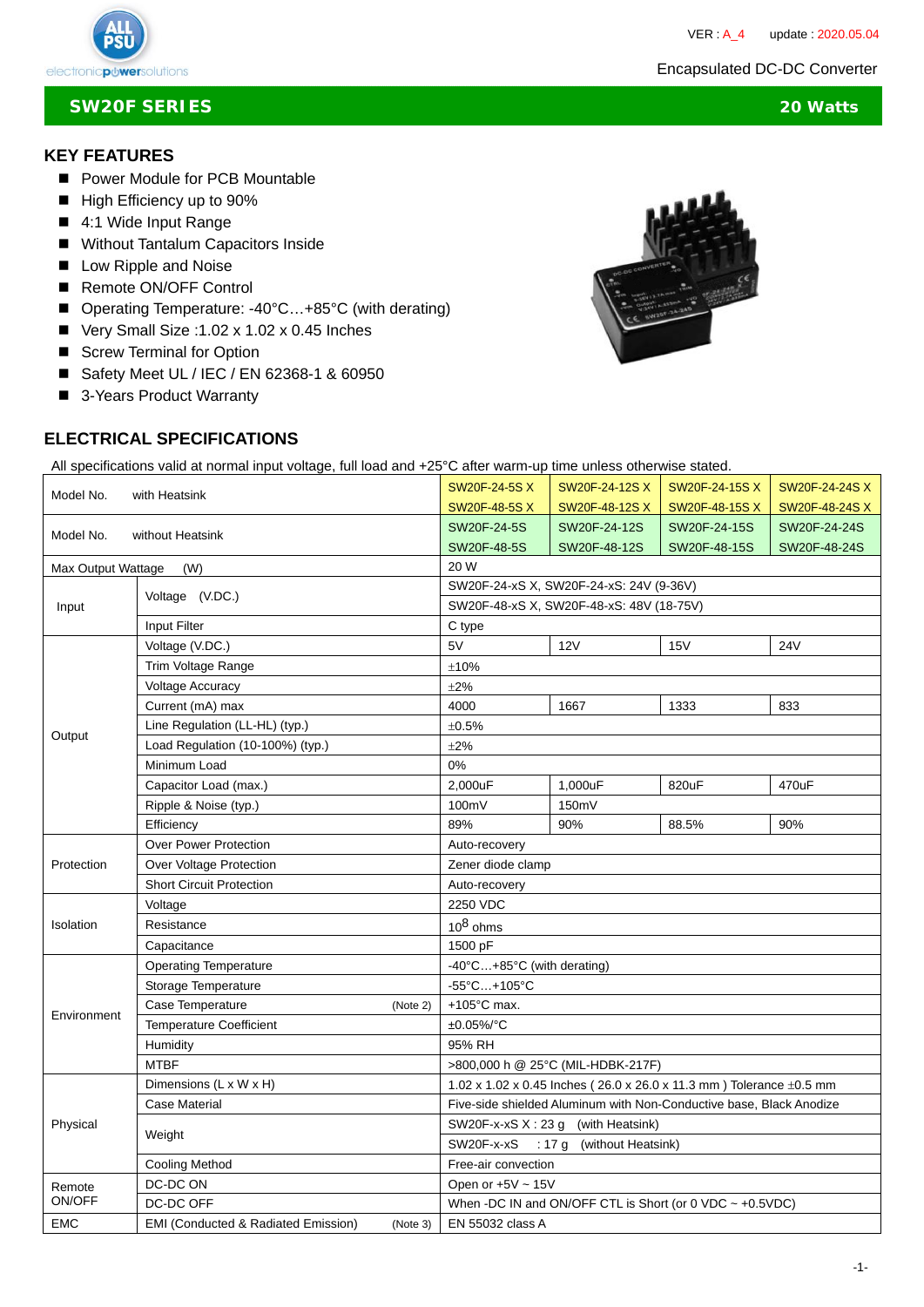

#### **SW20F SERIES 20 Watts**

## **NOTE**

- 1. Ripple & Noise are measured at 20MHz of bandwidth with 0.1uF & 47uF parallel capacitor.
- 2. Maximum case temperature under any operating condition should not be exceeded 105°C.
- 3. For EMI test, Please refer to below.
- 4. Please refer to our PDF file "DC-DC Application" on our website: www.archcorp.com.tw

## **MECHANICAL DIMENSIONS ( Top View )**

SW20F-x-xS (without Heatsink)





| PIN# | Single      |  |
|------|-------------|--|
| 1    | CTRL        |  |
| 2    | -DC IN      |  |
| 3    | +DC IN      |  |
| 4    | -DC OUT     |  |
| 5    | <b>TRIM</b> |  |
| 6    | +DC OUT     |  |

 $\ddot{\phantom{0}}$ 

## SW20F-x-xS X (with Heatsink)



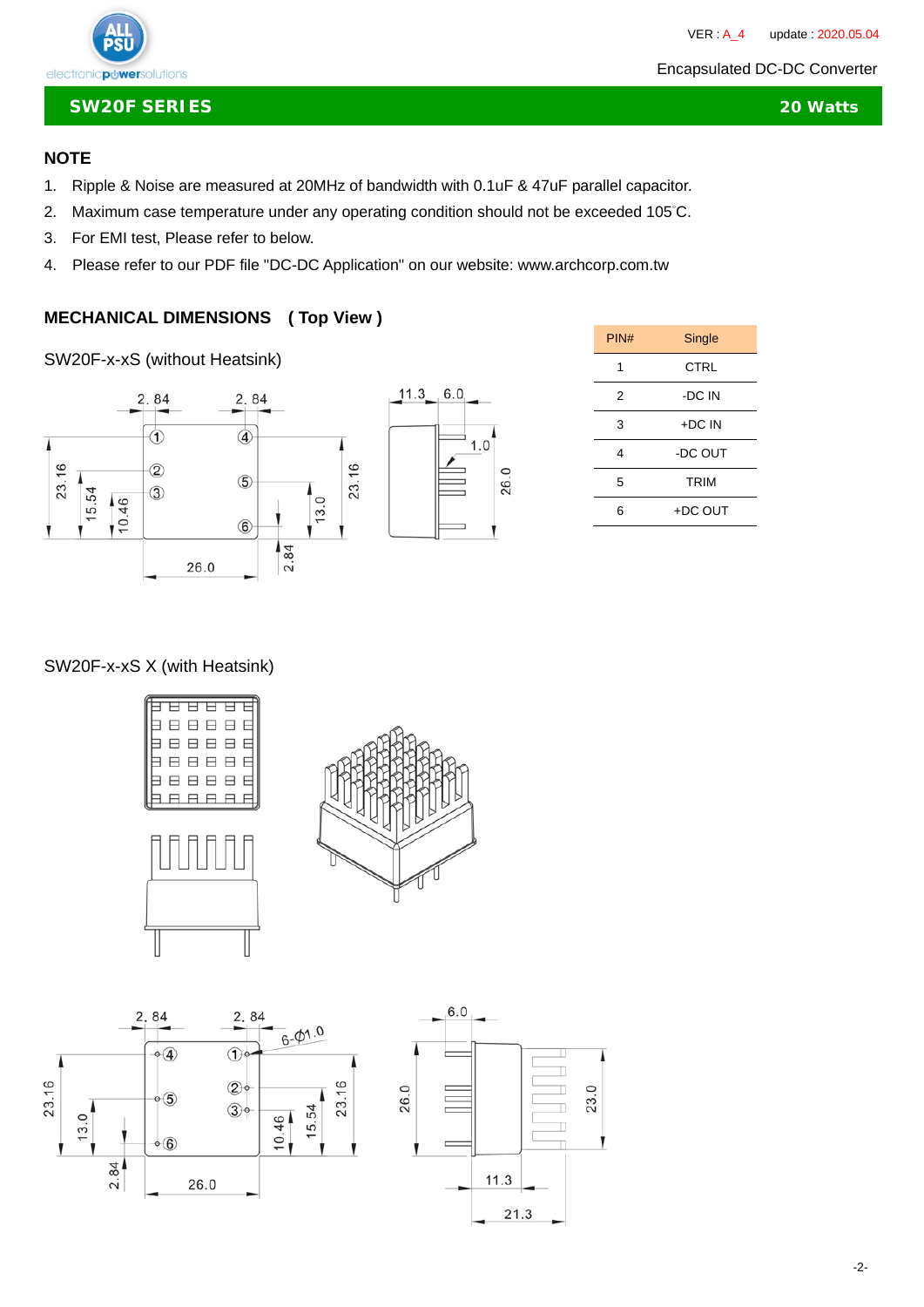

 $\ddot{\phantom{0}}$ 

#### **SW20F SERIES 20 Watts**

## **DERATING**



## **OUTPUT NOISE**



## **TRIM**



## **EMI**



|     | C <sub>1</sub> | l 1   |
|-----|----------------|-------|
| 24F | 20 uF / 50 V   | 10 uH |
| 48F | 20 uF / 100 V  | 15 uH |